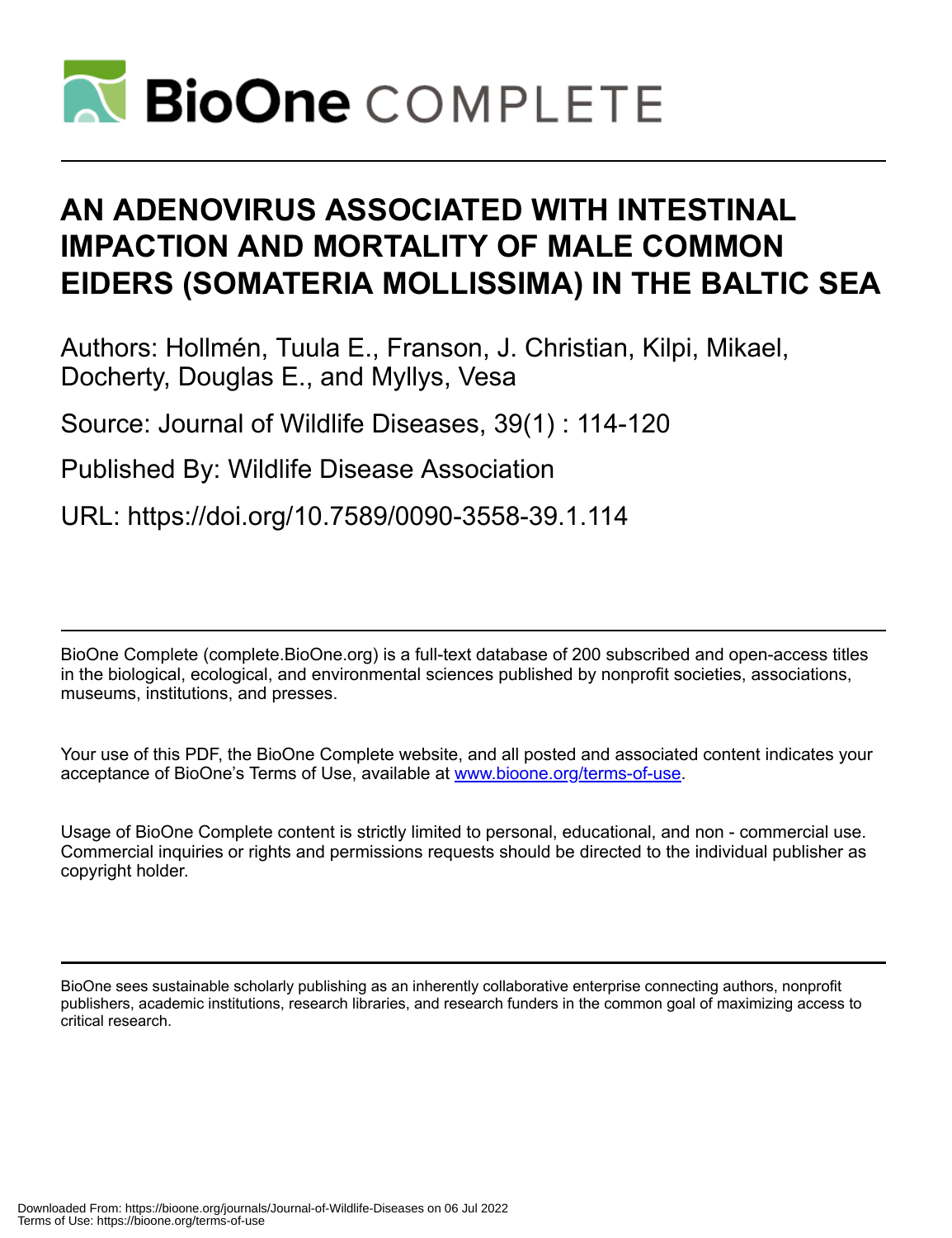# **AN ADENOVIRUS ASSOCIATED WITH INTESTINAL IMPACTION AND MORTALITY OF MALE COMMON EIDERS (SOMATERIA MOLLISSIMA) IN THE BALTIC SEA**

**Tuula E. Hollme´n,**1,2,3,7 **J. Christian Franson,**<sup>2</sup> **Mikael Kilpi,**4,6 **Douglas E. Docherty,**<sup>2</sup> **and Vesa Myllys**<sup>5</sup>

<sup>1</sup> Department of Basic Veterinary Sciences, P.O. Box 57, 00014 University of Helsinki, Finland

<sup>2</sup> US Geological Survey, National Wildlife Health Center, 6006 Schroeder Road, Madison, Wisconsin 53711, USA

<sup>3</sup> Alaska Sea Life Center, P.O. Box 1329, Seward, Alaska 99664, USA

<sup>4</sup> Department of Ecology and Systematics, P.O. Box 7, 00014 University of Helsinki, Finland

<sup>5</sup> National Veterinary and Food Research Institute, P.O. Box 358, 00231 Helsinki, Finland

<sup>6</sup> Current address: Aronia Research Centre, Abo Akademi University and Sydväst Polytechnic, Raseborgsvägen 6-8, Tammisaari, Finland

<sup>7</sup> Corresponding author (email: tuula\_hollmen@alaskasealife.org)

ABSTRACT: We examined 10 common eider (*Somateria mollissima*) males found dead in 1998 during a die-off in the northern Baltic Sea off the southwestern coast of Finland. We diagnosed impaction of the posterior small intestine with mucosal necrosis as the cause of death in all 10 and isolated adenoviruses from cloacal samples of six birds. The adenovirus isolates were not neutralized by reference antisera to group I, II, or III avian adenoviruses. Cloacal swabs from 22 apparently healthy eider females nesting at the mortality area were negative for viruses. An adenovirus isolated from one of the eiders caused clinical signs of illness and gastrointestinal pathology in experimentally infected mallard (*Anas platyrhynchos*) ducklings. These findings suggest that the adenovirus contributed to the mortality of common eider males in the Finnish archipelago.

*Key words:* Adenovirus, *Anas platyrhynchos,* common eider, enteritis, mallard, *Somateria mollissima.*

#### **INTRODUCTION**

The common eider (*Somateria mollissima*) is the most numerous species of waterfowl in the Baltic Sea, with an estimated 150,000–200,000 pairs currently breeding in the Finnish archipelago (Hario, 2000). Baltic eiders overwinter in Denmark, migrate to their breeding grounds in the northern Baltic in early spring, and initiate nesting after the near shore ice cover surrounding the breeding islands breaks up (Hario and Selin, 1986). At the breeding grounds, males continuously court their females until nest initiation. During this period, which lasts several weeks, males spend less time feeding than females and may lose a substantial amount of body weight (Christensen, 2000). When females begin incubation, males concentrate in flocks and feed intensively to regain body condition prior to moving to molting grounds in the open sea.

In spring of 1998, many eider males died during the mating period in the southwestern Finnish archipelago in the Baltic Sea  $(Kilpi et al., 1999)$ . In the Utö-Jurmo area of the Archipelago Sea National Park, dead drakes were first observed in late April, a few weeks after the arrival of breeding pairs and at the time when the first hens were laying clutches and beginning incubation. Mortality continued for several weeks and the estimated number of carcasses in the Archipelago Sea reached thousands (Kilpi et al., 1999). Mostly males were affected. Sick birds were observed feeding in shallow lagoons before they moved to the shores and died. At the same time, females appeared to begin and continue incubation normally. Dead males were simultaneously reported from nearby waters in the Archipelago Sea National Park, but not from farther east in the Gulf of Finland or farther north in the Gulf of Bothnia.

Grenqvist et al. (1971) described a similar die-off of common eider males in the same geographic area in the spring of 1970 and diagnosed intestinal occlusion as the cause of death. Intestinal helminths were impli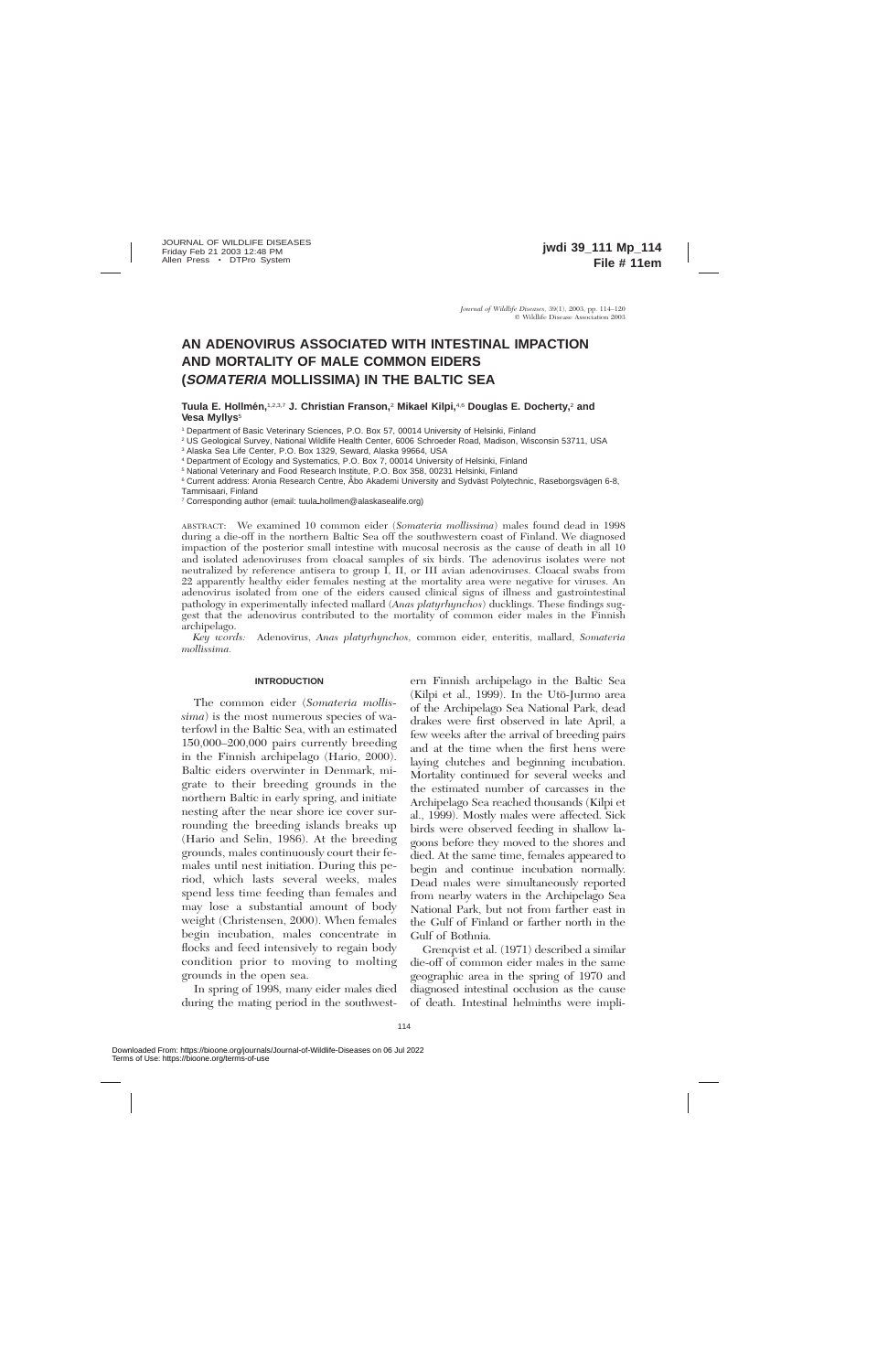cated in only 14% of the carcasses, and contaminants analyses did not reveal toxic concentrations of trace elements in eider tissues (Grenqvist et al., 1971). Grenqvist et al. (1971) suggested that severe weather in the preceding winter led to poor body condition of males and predisposed them to the development of intestinal disturbances during the breeding period.

In 1998, weather conditions were not exceptionally severe, and yet a large dieoff of male eiders occurred at the breeding grounds. As in 1970, toxic concentrations of trace elements were not detected in tissues collected from dead males (Franson et al., 2000). We conducted necropsies on ten male carcasses collected in 1998 and analyzed tissue samples for viruses and bacteria to evaluate the potential role of infectious diseases in the mortality. We collected serum samples and cloacal swabs from incubating eider females at the mortality site and analyzed tissue samples from males shot during the previous breeding season to evaluate the prevalence of viruses in apparently healthy eiders. We also infected mallard (*Anas platyrhynchos*) ducklings with an adenovirus isolated from one of the eider males to evaluate its potential gastrointestinal pathogenicity.

#### **MATERIALS AND METHODS**

Utö Archipelago (59°50'N, 21°25'E) is located in the Archipelago Sea National Park in the Baltic Sea approximately 50 km off the southwestern coast of Finland (Fig. 1). The area lies in the outer zone of the Finnish Archipelago and consists mainly of barren rocky islands with low, shrubby vegetation. In 1998, 3,259 common eider pairs were found to breed in the area (Hario, 2000). Dead eider males were first observed on the islands in mid-April and, by the end of the courtship period in May, approximately 1,000 dead males were counted in the archipelago, representing about 25% of the local male population. A few females  $(n=33)$ , some on their nests, were also found dead.

On May 11 and 12, carcasses of 10 male eiders were collected from the Utö area for postmortem examination. Nine males were found dead, but one was captured moribund and blood was collected from this individual prior to necropsy. Blood was transferred to a plastic



FIGURE 1. Location of the common eider male mortality site (1) and the reference site (2) where samples were collected in the Baltic Sea off the southwestern coast of Finland.

tube without anticoagulant and allowed to clot at 4 C for 2 hr. Serum was separated by centrifugation at  $1,500\times G$  for 10 min and stored at  $-80$  C until laboratory analyses. Cloacal swabs collected from five carcasses with Dacron-tipped swabs (Fisher Scientific, Pittsburgh, Pennsylvania, USA) were transferred into virus transport media (Docherty and Slota, 1988). Female eiders  $(n=22)$  nesting at Utö were captured with long-handled dipnets on May 11 and 12, and weighed. The incubation stage of each nest was determined by floating eggs in water (Kilpi and Lindström, 1997), and the number of eggs was recorded. Cloacal swabs and blood samples were collected from females as described for males.

Carcasses of the 10 males found dead were weighed and the amount of subcutaneous and visceral fat was evaluated. The type and amount of intestinal contents, and macroscopic tissue lesions were recorded. Samples of lung, liver, spleen, kidney, heart, duodenum, jejunum, ileum, and cecum from all of the 10 birds were fixed in 10% neutral buffered formalin, embedded in paraffin, sectioned at  $5 \mu m$ , and stained with hematoxylin and eosin for evaluation by light microscopy. Samples of lung, liver, spleen, kidney, small intestine, and cloaca were collected from all carcasses for virus isolation and samples of lung, liver, spleen, and small intestine were collected from five carcasses for bacterial cultures. The same suite of tissue samples for histopathology, virology, and bacteriology also had been collected from 14 apparently healthy hunter-killed common eider males from an area in coastal Finland  $(59°50'N,$  $22^{\circ}50'E$  (Fig. 1) in early June 1997. Tissue samples were stored at  $-80$  C until laboratory analyses.

Samples for bacteriology were cultured aerobically on trypticase soy agar (LabM, Cockeysville, Maryland, USA) plates, containing 50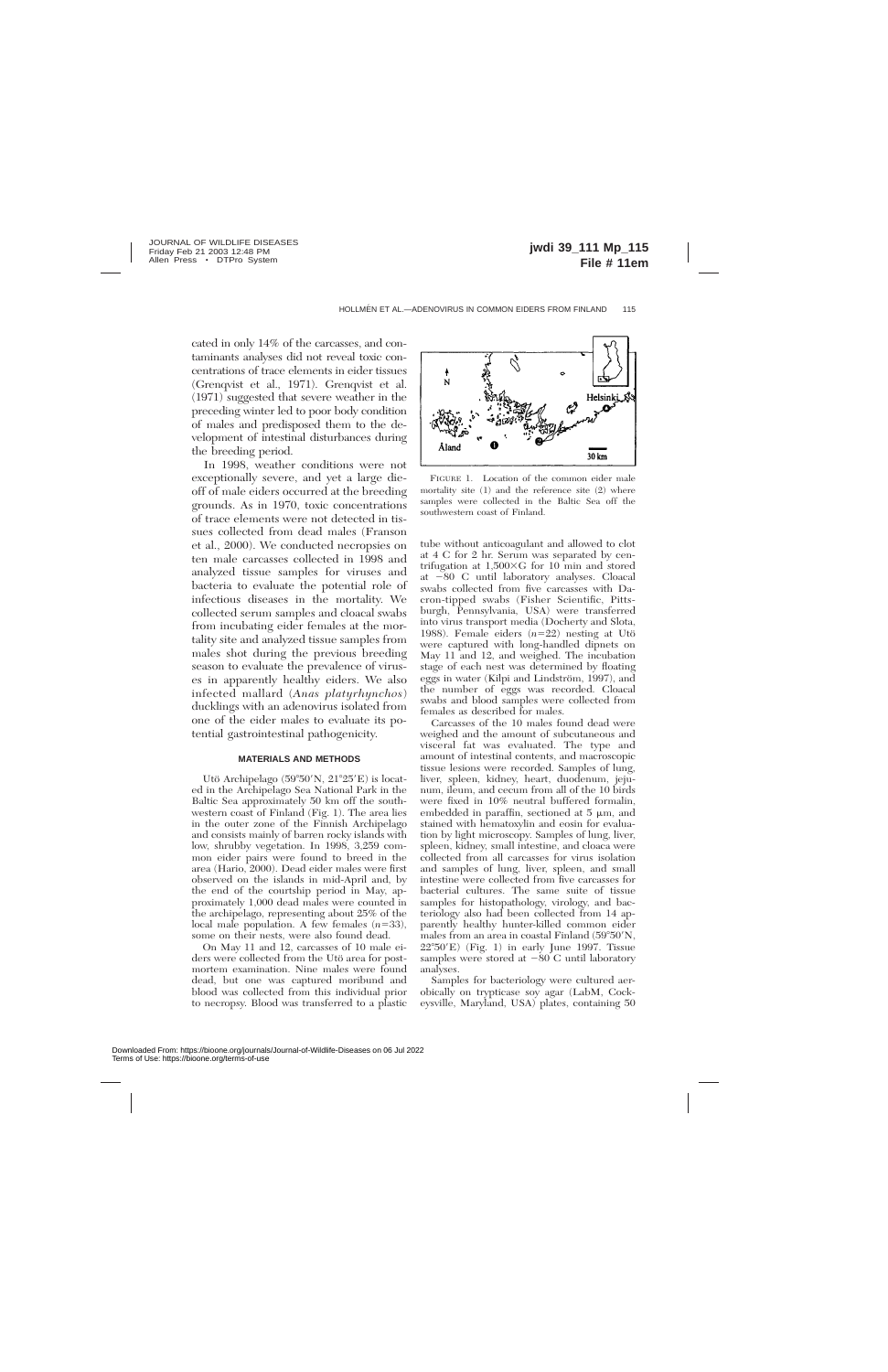ml/l bovine blood, and anaerobically on fastidious anaerobe agar (LabM, Bury, UK) plates. Aerobic cultures were incubated at 37 C for 72 hrs and inspected at 24 hr intervals, and anaerobic cultures were incubated at 37 C for 96 hrs and inspected at 48 hr intervals. *Salmonella* enrichment was performed by inoculating samples in 10 ml Rappaport Vassiliadis (LabM, Bury, UK) broth and incubating at 42 C for 24 hrs. Ten µl of enrichment broth was transferred to Brolac (Merck, Darmstadt, Germany) and Önöz (Merck) agars, incubated at 37 C for 24 hrs, and inspected for growth of *Salmonella* sp.

Approximately 1 g of each lung, liver, spleen, kidney, small intestine, and cloaca was homogenized in 10 ml of virus transport media, and tissue suspensions were centrifuged at  $800\times G$ for 30 min. The transport media vials containing cloacal swabs were mixed by vortexing, and a 0.5 ml aliquot of each was centrifuged at  $800\times G$  for 15 min. All samples were tested individually. Muscovy duck (*Cairina moschata*) embryo fibroblast (MDEF) monolayers (Docherty and Slota, 1988) were inoculated with supernatants of each sample, incubated at 37 C for 7 days, and monitored daily for viral cytopathic effects (CPE). When no CPE was observed, samples were freeze-thawed, passaged to fresh cell monolayers, and monitored for an additional 7 days. The nucleic acid type of the isolated viruses was tested by determining their infectivity to MDEF cells after  $5$ -iodo- $2'$ -deoxyuridine treatment, and the presence or absence of lipoprotein envelope was evaluated with the chloroform lability test (Feldman and Wang, 1961). Positive tissue cultures were prepared for electron microscopy by one freeze-thaw, slow centrifugation at  $800\times G$ for 30 min, and ultracentrifugation of the supernatant at  $35,000\times G$  for 150 min. The viral pellets were resuspended in distilled water, placed on grids, negatively stained with 0.5% phosphotungstic acid, and examined with a Hitachi H-500 transmission electron microscope (Hitachi High Technologies, Tokyo, Japan). Viral hemagglutination activity was evaluated using chicken and turkey red blood cells (Rovozzo and Burke, 1973). One of the isolates was tested against avian adenovirus I (serotypes 1, 3, and 5) (Spafas Inc., Preston, Connecticut, USA), avian adenovirus II (hemorrhagic enteritis virus) (Spafas Inc.), and avian adenovirus III (egg drop syndrome virus, duck adenovirus serotype 1) (National Veterinary Services Laboratory, Ames, Iowa, USA) antiserum using a standard virus neutralization assay (Thayer and Beard, 1998).

Serial two-fold dilutions were prepared from heat inactivated (56 C for 30 min) serum samples collected from female eiders and tested with a standard virus neutralization assay

(Thayer and Beard, 1998) for antibodies against a virus isolated from a male eider carcass.

Twelve mallard hatchlings (Whistling Wings, Hanover, Illinois, USA) were randomly divided into two groups of six birds each and housed in 1×1 m brooder cages in separate isolation units with a 12/12 hr light/dark cycle. The temperature in the rooms was maintained at 16–26 C, and the relative humidity was within 40–70%. The birds were fed a commercial formula for ducklings (Purina® Duck Starter, St. Louis, Missouri, USA) *ad libitum.* At 3 days of age, the ducklings were weighed to the nearest 1 g, and blood samples were collected from the jugular vein with plastic syringes and 23 gauge needles. Serum was harvested as previously described and tested for neutralizing antibodies against the eider adenovirus isolate used in the infectivity trial (Thayer and Beard, 1998). The birds in the experimental group were inoculated subcutaneously with 5,000 infectious units (determined by mean tissue culture infective dose values) of the same isolate that was used in the neutralization assays and diluted in 0.25 mls of Hanks' balanced salt solution (BSS) with 0.5% glycerin. Control birds were inoculated subcutaneously with 0.25 mls of BSS with glycerin. The ducklings were monitored twice daily for clinical signs of illness. Two weeks post-infection, blood samples were collected from each duckling and tested for neutralizing antibodies against the virus. The ducklings were euthanized by cervical dislocation, weighed, and necropsied. Macroscopic tissue lesions were evaluated, and samples of thymus, lung, heart muscle, liver, spleen, kidney, duodenum, jejunum, ileum, cecum, and bursa of Fabricius were fixed in 10% neutral buffered formalin, processed, and stained with hematoxylin-eosin for histopathology. Tissue samples of lung, liver, spleen, kidney, intestine, cecum, and bursa of Fabricius were collected in virus transport media and processed for virus isolation in MDEF cell cultures.

#### **RESULTS**

The mean  $(\pm SD)$  weight of the male carcasses found at Utö was  $1,615$  ( $\pm 198$ ) g. Pectoral muscles were markedly reduced in all birds, and subcutaneous fat reserves were depleted in nine carcasses. Traces of orange-colored coronary and visceral fat were present in seven carcasses, but none was found in three carcasses. The liver was atrophied in all birds and slightly greenish in two birds. A pale, necrotic area approximately 0.5 cm in diameter was observed in the esophageal mucosa of two birds. The most remarkable lesion was in the proximal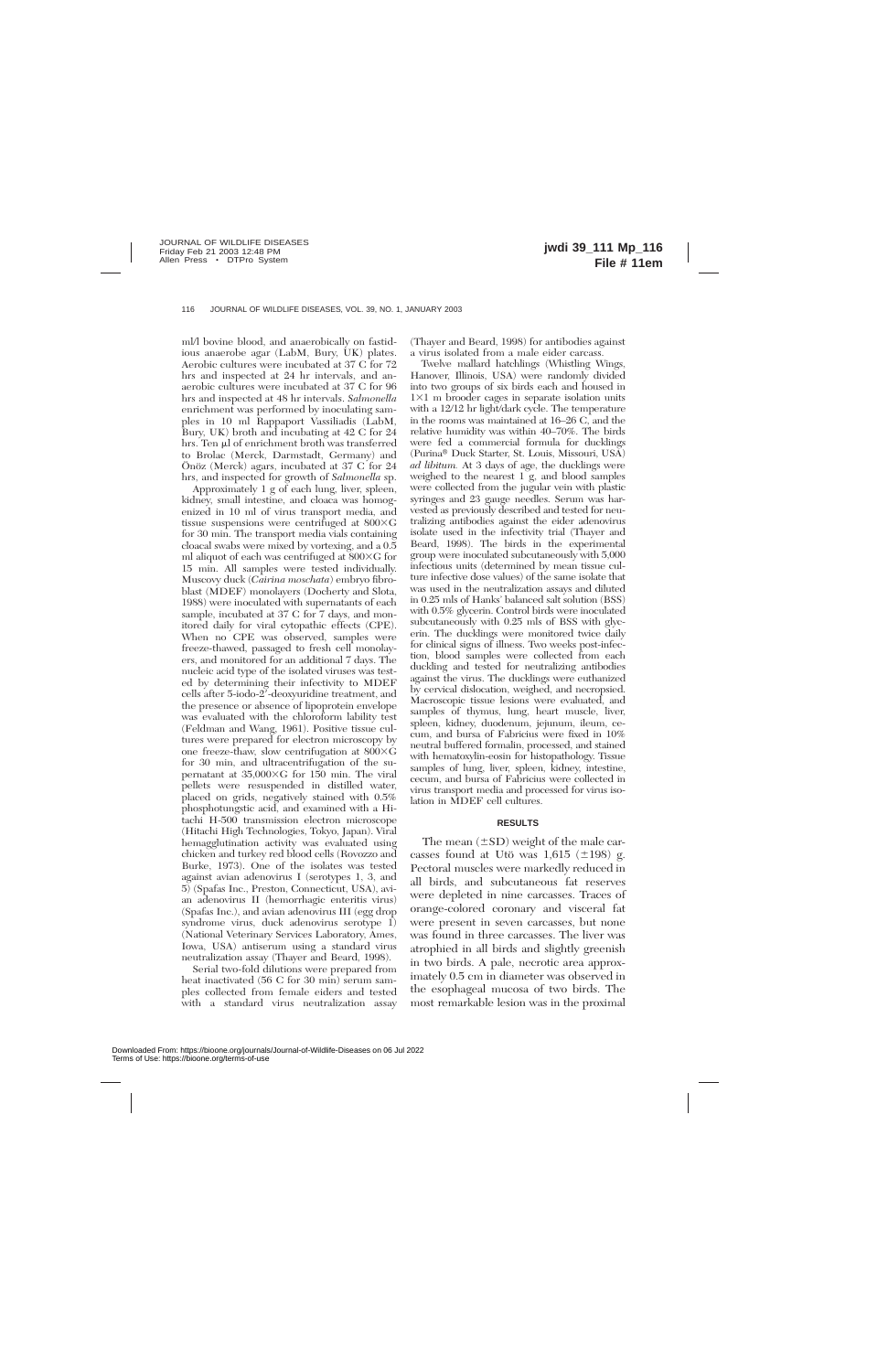

FIGURE 2. Intestinal impaction in the posterior small intestine in a common eider male in the Baltic Sea.

small intestine in all birds that were necropsied and consisted of a 45–60 cm long area of impaction that was 2.5–3.5 cm in diameter (Fig. 2). The content consisted of tightly packed mussel shell fragments and vegetation, in approximately equal volumes. The intestinal mucosa throughout the impacted area was necrotic and sloughing. In several birds, trematodes were embedded in the thin layer of the remaining lamina propria. Histologically, hepatocytes were atrophied and contained moderate amounts of greenish bile pigment. Necrosis of single hepatocytes in diffuse pattern was evident in two livers, and foci of coagulative necrosis were seen in one liver. No inclusion bodies were seen in the liver or other tissues. Epithelium of the proximal renal tubules was degenerate, and tubular lumens contained eosinophilic material. Lungs were congested. Pathologic lesions were not observed in the 14 apparently healthy males collected from the reference area in 1997.

Viruses were isolated from all five cloacal swabs collected from dead males at Utö and from the cloacal tissue collected at necropsy from one additional male found dead at Utö. Viral CPE developed in 5–6 days in the original inoculation and was first characterized by rounded-up cells. In approximately 1 wk, all cells had become necrotic and the entire monolayer of muscovy duck cells was destroyed. The isolates were characterized as nonenveloped DNA viruses and did not agglutinate chicken or turkey red blood cells. The mean  $(\pm SD)$  diameter of virus particles  $(n=8,$  representing three different isolates) was  $67 \ (\pm 2.1)$  nm and the viral capsomeres were arranged in equilateral triangles characteristic of *Adenoviridae* (Horne et al., 1959). The virus was not neutralized by reference antiserum against avian adenovirus group I, II, or III viruses. Viruses were not isolated from other tissue samples from males found dead at Utö, from any of the tissue samples from male eiders collected in 1997, or from cloacal swabs collected from nesting females at Utö. No known pathogens were identified in bacterial cultures of any of the tissues.

The mean  $(\pm SD)$  incubation stage of females captured on nests was  $5.6$  ( $\pm$ 2.8) days and the mean  $(\pm SD)$  clutch size was 4.3  $(\pm 1.0)$  eggs. The mean  $(\pm SD)$  weight of the females was  $1,997 \ (\pm 246)$  g. Adenovirus antibody titer of  $\geq$ 1:128 was found in one (4.5%) of the females. The serum sample collected from a sick male at Utö was negative  $\langle$  <1:8) for adenovirus antibody.

On days 6–8 postinoculation, three of the six experimentally infected mallard ducklings were shivering and gasping, and watery feces were observed in their cage. After the 8th day, the ducklings appeared normal again. Four of the infected ducklings had antibody titers of 1:64 to 1:128 against the adenovirus at 14 days postinoculation. The remaining two infected ducklings had titers of 1:4 and  $\leq$ 1:4, and all of the control ducklings were negative for antibodies (titers  $\leq$ 1:4). The mean  $(\pm SD)$  weight gain did not differ significantly between the infected  $(378\pm29.4 \text{ g})$ and control  $(358\pm26.1 \text{ g})$  group (Mann Whitney *U*-test). Intestinal lumens of five of the six infected ducklings were distended and had granular, grayish-yellow, and fluid contents. A mild, chronic inflammatory reaction was observed in the mucosa of the lower intestine and caeca of the infected ducklings. No viruses were isolated from mallard duckling tissues collected at 14 days postinoculation.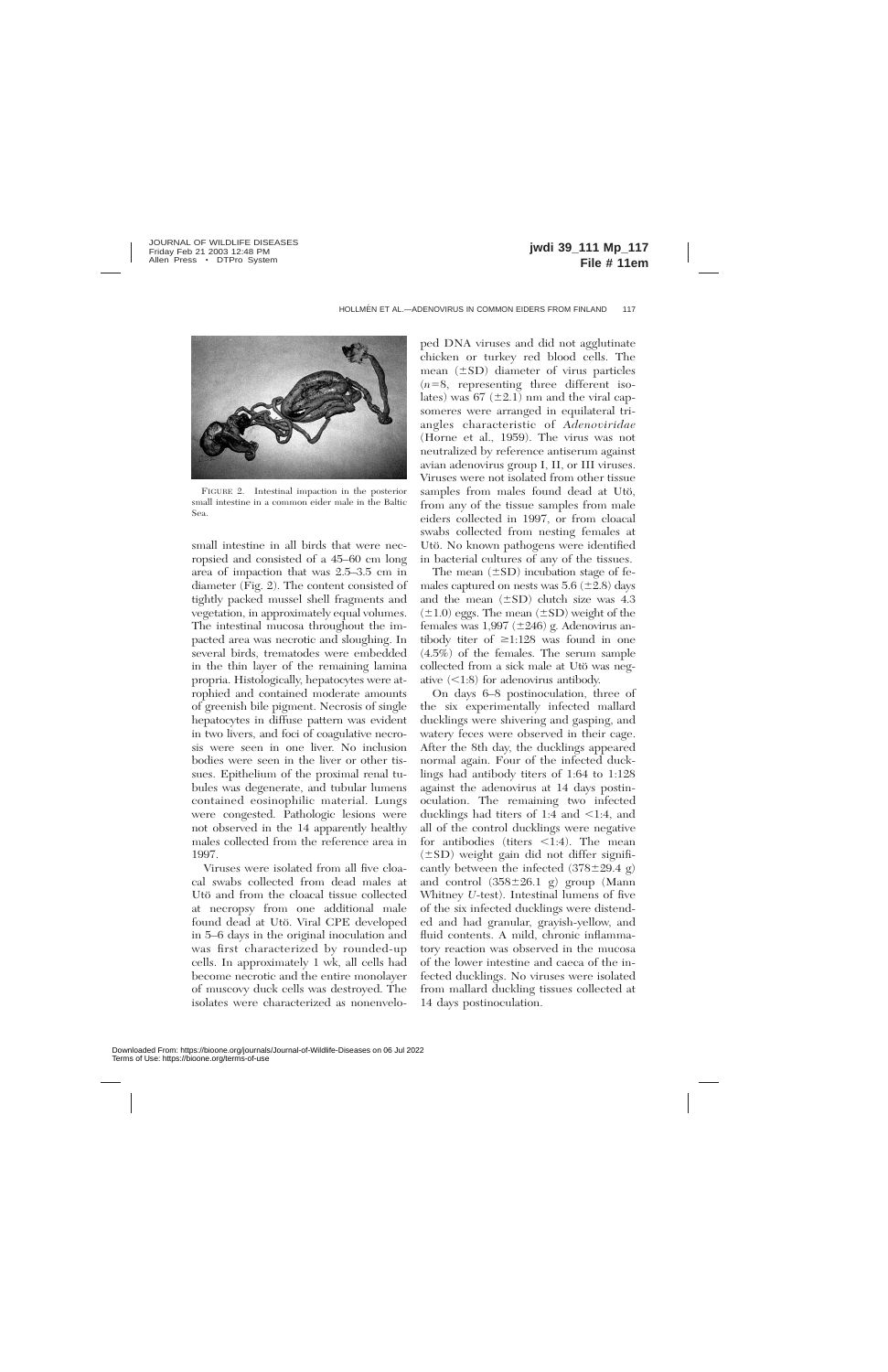# **DISCUSSION**

We diagnosed intestinal impaction with mucosal necrosis as the cause of death in a sample of male eiders collected from a large mortality event in the southwestern Finnish archipelago of the Baltic Sea in 1998. Field observations and postmortem findings were similar to those reported from an eider die-off in the same geographic area in 1970 (Grenqvist et al., 1971), suggesting a similar etiology for the mortality events. In 1970, it was suggested that poor body condition and inability of male eiders to process large, rapidly ingested quantities of food after the courtship period led to intestinal disturbances and mortality. However, it seems unlikely that poor body condition alone would have predisposed large numbers of male eiders to intestinal impactions. Female eiders that interrupt incubation and abandon their nests due to poor body condition have been observed to feed intensively and recover their body condition rapidly, without developing impactions that lead to mortality (Ost and Kilpi, 1999). Grenqvist et al. (1971) also suggested the possibility of other contributing factors, such as parasites, in the intestinal impactions, but concluded that the low prevalence (14%) of intestinal helminths probably did not increase mortality significantly. We isolated an adenovirus from cloacal samples collected from six of 10 dead males at Utö in 1998, but from none of 14 apparently healthy hunter-killed males collected in 1997. Furthermore, the eider adenovirus was associated with clinical signs of gastrointestinal disease in mallard ducklings under experimental conditions. The virus from one bird tested was not neutralized with antisera against fowl adenoviruses, hemorrhagic enteritis virus of turkeys, or egg drop syndrome virus and may represent a new duck serotype. Based on these results, we hypothesize that an adenovirus was involved in the eider mortality event in 1998, although the exact role of the virus remains speculative.

Adenoviruses have been associated with gastrointestinal lesions and disease in several avian species and have also been suggested as part of a multiple etiology rather than primary disease agents (McFerran and Adair, 1977; Lenz et al., 1998). The fact that the eider adenovirus did not cause mortality in experimentally infected mallards could be due to the lack of environmental stressors or other co-factors required by the virus, although differences in host species' susceptibility or the relatively low, parenteral dosage that was used in the experiment may also have affected viral pathogenicity. In the wild, the stress and close contacts among individuals associated with the courtship period provides ideal conditions for virus transmission and replication within the flocks. Based on carcass weight, the dead males were in poorer body condition than apparently healthy hunter-killed males from a reference area  $(\text{mean} \pm SD = 2.270 \pm 143)$ g,  $n=12$ ; Franson et al., 2000). The reason for the poor body condition of males remains unknown, but may be related to their feeding behavior during the courtship period or to the virus infections. It is also possible that latent infections were reactivated in male eiders undergoing weight loss and physiologic stress. Antibody was not detected in the serum of one affected male, which may reflect recent exposure or inability of males in poor body condition to raise antibodies and control virus infections.

The low level of mortality or apparent absence of disease in eider females breeding in the area is of interest and suggests that local food items did not contain toxins or other substances that paralyzed intestinal function in eiders. Otherwise, a higher prevalence of illness would be expected in females that feed intensively in the same area prior to nest initiation. One of 22 females captured on the nests during early incubation had antibody to the adenovirus but virus isolation attempts from cloacal swabs were negative, indicating that none of the captured females were shedding vi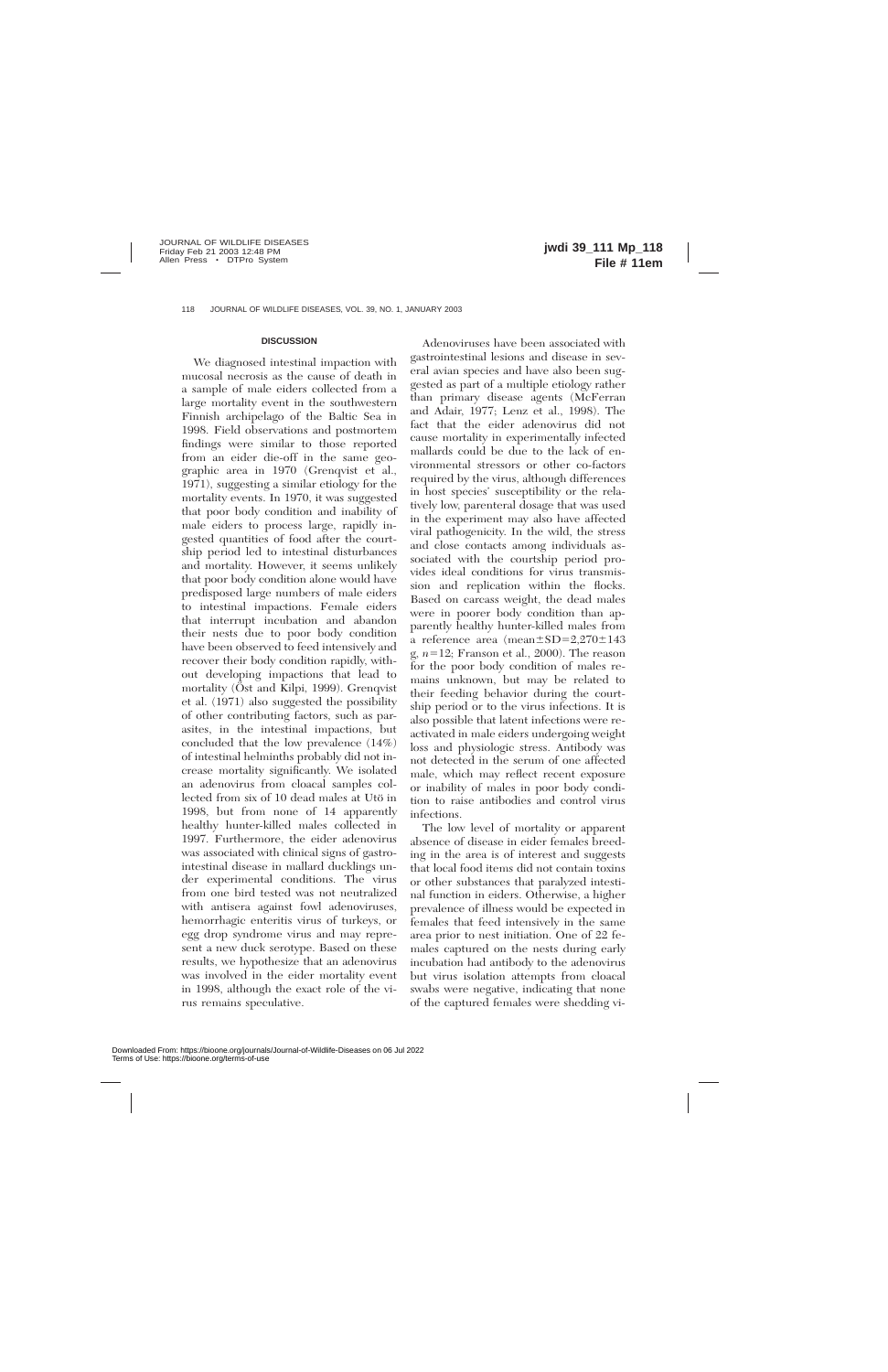ruses or were shedding at a very low level. If females maintain their body condition during the courtship period they also may be able to raise and maintain an immune response to control viral infections better than the males in poor body condition. The mean  $(\pm SD)$  weight and clutch size of eider females at Utö were similar to females incubating at a reference area  $(1,964\pm221 \text{ g and } 4.7\pm1.0 \text{ eggs}, n=19; \text{ M}.$ Kilpi, unpubl. data), suggesting that their body condition prior to nest initiation was maintained at a normal level. Another possible explanation for the difference in mortality rates between male and female eiders may be associated with the incubation fast. At the peak of the mortality, most females were already on their nests, and the changes in intestinal motility that accompany the incubation fast may have altered the pathogenicity of the virus. Also, while males concentrate in flocks prior to moving to the molting areas, the females infrequently contact other birds after nest initiation allowing fewer opportunities for virus transmission.

The large proportion of vegetation in the intestinal contents led us to speculate that interactions between infectious diseases and changes in the environment could also play a role in the mortality events. Blue mussels (*Mytilus edulis*) are the preferred food of Baltic eiders and, when mussels are abundant, the eiders feed primarily on them (Öst and Kilpi, 1998). In some areas of the Baltic Sea, algae of *Cladophora* sp. have markedly increased in density during the recent decades as a result of eutrophication (Vahteri et al., 2000). In the affected areas, such as those surrounding the Utö archipelago, the vegetation covers musselbeds in the bottom of the waterbed and eiders feeding on mussels inevitably also ingest large quantities of algae. Skirnisson et al. (2000) estimated that vegetable matter constituted approximately 3.7% of common eider diet in Iceland, and found vegetation in only 7% of eider intestines. Our estimate of male eider intestines containing 50% of vegetation is much higher. The digestibility of algae in eiders is not known, but diet changes have been shown to decrease absorption rates of nutrients in sea birds (Hilton et al., 2000) and could potentially contribute to intestinal disturbances.

Problems in differentiating proximate from ultimate causes of death are widely acknowledged in wildlife disease investigations (see Wobeser, 1994). A disease syndrome may be caused by a combination of several pathogens, environmental factors, and physiologic status of the host, and a multifactorial etiology seems likely also in the common eider male mortality in the Baltic Sea. Although it is possible that the adenoviruses isolated from eider males were associated with a latent infection reactivated by other environmental stressors, the adenoviruses appear the most prevalent potential etiologic agent found in the carcasses. Viruses were not isolated from cloacal samples collected from apparently healthy eider females nesting at the mortality site or from apparently healthy male eiders shot by hunters on coastal Finland near the eastern border of the Archipelago Sea National Park. Known pathogens were not isolated from bacterial cultures from either the males found dead or in the reference material. Although trematodes, cestodes, and acanthocephalans were also identified in the intestinal tracts of the dead male eiders, they were found in relatively low intensities (T. Hollmén, unpubl. data; for methods, see Sloss et al. 1994) and it appears unlikely that they contributed to the mortality in a significant manner. Grenqvist et al. (1971) also concluded in their investigation of a similar event in the same area in 1970 that the prevalence and intensity of intestinal parasites was low, and that parasites could not be considered the cause of the intestinal disturbance. Concentrations of trace elements found in die-offs in 1970 (Grenqvist et al., 1971) and in 1998 were relatively low and not considered directly responsible for the mortality of male eiders. Therefore, it is possible that viral epidemics con